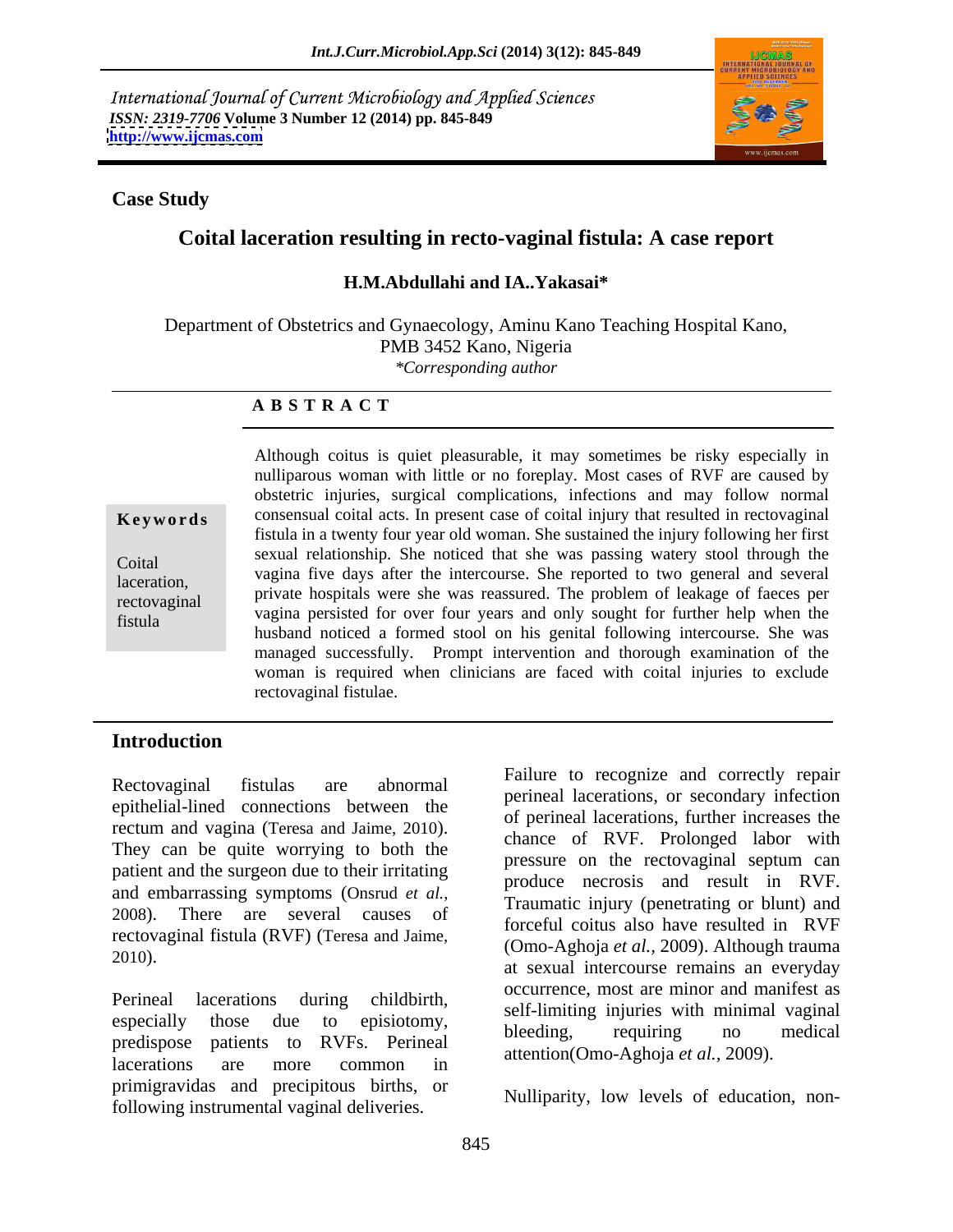no foreplay were strongly correlated with present late. This delay may be due to fear of stigmatisation or spousal rejection.

A 24-year old multiparous woman, with low She had transvaginal repair in which the educational level presented to the vaginal mucosa was circumferentially educational level presented to the vaginal mucosa was circumferentially gynaecology clinic with complaint of elevated, exposing the fistula. Two leakage of stool through the vagina for four years and eight months. Her last child birth was four months prior to presentation. The problem started five days after her marriage, when she realised that she was passing watery stool through the vagina. Her first sexual relationship was associated with serious pain and vaginal bleeding which was profuse and associated with dizziness. It was however celebrated by her relatives as a sign of virginity and was managed with hot softener, and water herbal medications and high protein to the ward water, herbal medications and high protein diet. She went to several hospitals without improvement in her symptoms and decided to resort to traditional medications. The problem of faeces leakage persisted throughout her three deliveries and only reported to the hospital four months after her third delivery when they noticed a formed stool on the husband penile organ.

General examination was unremarkable. Her pulse rate was 80 beats per minute and blood pressure was 110/70 mmHg. The chest and abdominal examination were normal. Pelvic examination revealed normal external discharged from the clinic. genitalia with widened introitus and evidence of anterior uterine wall prolapsed. <br>A rectovaginal examination confirms the presence of a dimple on the posterior Rectal injuries following intercourse are vaginal wall about 2 cm away from the quiet rare (Ijaiya *et al.,* 2009; Hembah perineal body. Speculum examination Hilekaan and Pam, 2011), unlike coital confirms the dimples which allow passage injuries affecting the vagina which are more

consensual and premarital sex with little or results of full blood count electrolytes and the risk of coital trauma (Sally *et al.*, 2001). Size (<0.5cm in diameter) recto vaginal Women with significant coital injuries may fistula was made. She was counseled and urea were normal. A diagnosis of low/small size (<0.5cm in diameter) recto vaginal fistula was made. She was counseled and consented for repair.

**Case Report Case Report neomycin** 500 mg 6 hourly for five days. She was placed on low residue diet and oral She was operated under spinal Anaesthesia. She had transvaginal repair in which the vaginal mucosa was circumferentially elevated, exposing the fistula. Two concentric purse string sutures were used to invert the fistula into the rectal lumen using vicryl suture no 2/0. The vaginal mucosa was then re-approximated.

> The vagina was packed with three pieces of gauze and intra cervical catheter was inserted. She was continued on intravenous fluid 1 litre 8 hourly, intravenous antibiotics and analgesics and was also given a stool softener, and was subsequently transferred to the ward

She was reviewed six hours after the surgery and was found to be fully ambulant. She had no fresh complaints and her vital signs were stable. The vaginal pack and intra cervical catheter were removed. She was changed to oral medications and continued on low residue diet, liberal fluid intake and stool softeners. She continues to open her bowels normally with no evidence of faecal incontinence, and discharged on the fifth day. She was reviewed six weeks later and with no fresh complaints before finally discharged from the clinic.

# **Discussion**

of size 3mm Hager's dilator (Figure 1). The frequent. The true incidence of coital injury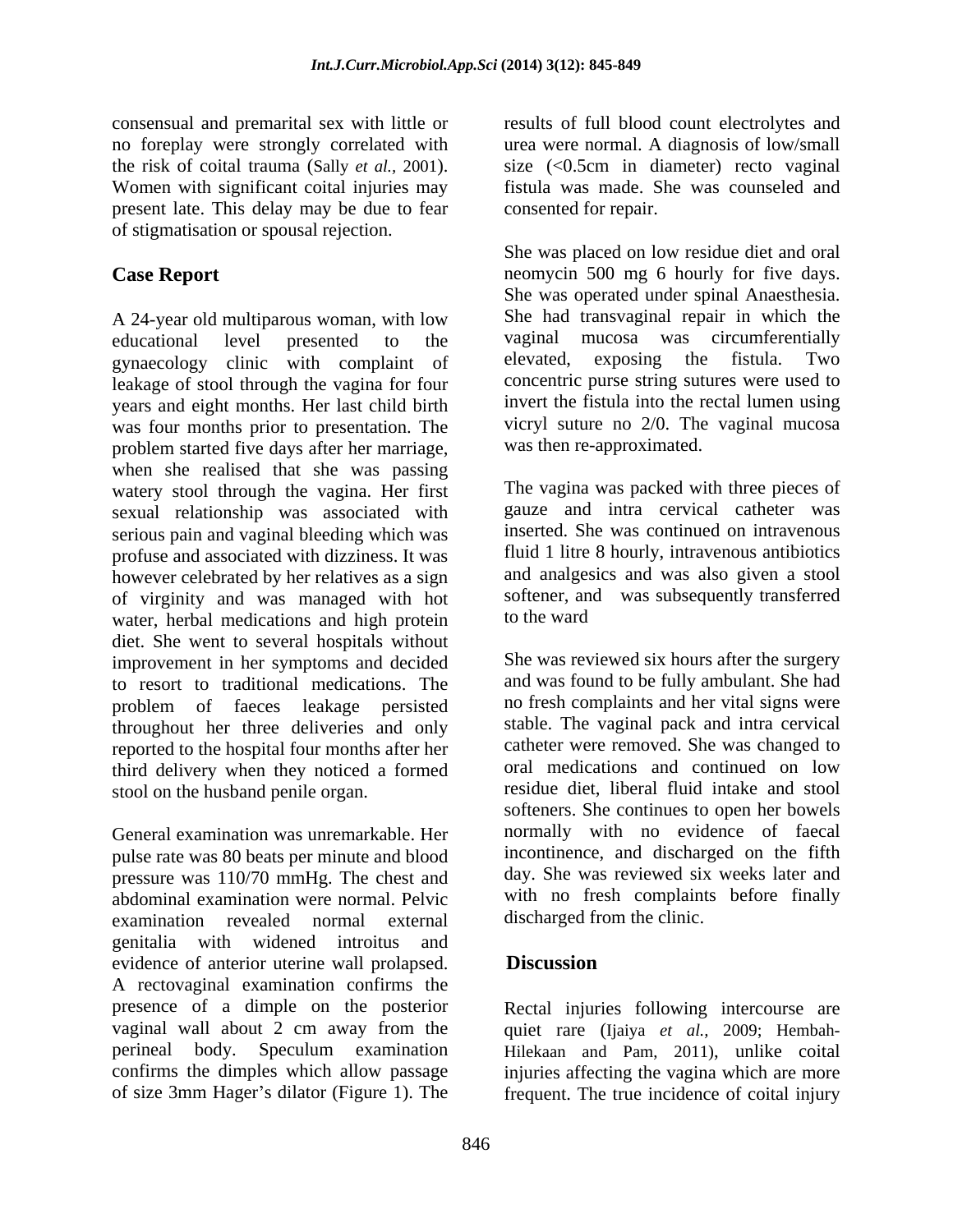is difficult to ascertain especially because of emotional and physical preparation of non-disclosure of the true nature of the women for sexual intercourse(Ijaiya *etal.,* injury arising from fear of stigmatisation (Umoru *et al.,* 2003). It was reported to be 2009) and 0.7/100 of gynaecological

Non obstetric vaginal lacerations differ bations with no previous repair, 85% during childbirth and are generally classified into two types. The first type is relatively two previous repairs (Uzoigwe and Orazulike, minor and is associated with normal sexual 2008). intercourse or the first experience of sexual debut. These lacerations usually resolve with Bleeding can be profuse, leading to requires immediate intervention (Ahmed *et* 

attending physicians followed by prompt

Other sites of coital injuries include right occasional involvement of the posterior vaginal wall. The common predisposing results of treatment were essentially good. factors to coital injuries include frenzy Recurrent penile fractures were reported case, peno-vaginal disproportion seen premenarchially and after menopause, use of aphrodisiacs, puerperium and inadequate

2009; Hembah-Hilekaan and Pam, 2011).

0.34% in Maiduguri (Omo-Aghoja *et al.,* The transvaginal approach of the repairing emergencies in Abkara and Calabar because the results are generally better. (Abasiattai *et al.,* 2005; Kriplani *et al.,* 2007). <br>Dakar, Senegal and USA reported 32 and 30 undergoing transvaginal repair for low cases of coital Vaginal injuries per year, rectovaginal fistulas with 100% success rate respectively (Michael *et al.,* 2003; Jana *et al.,* using this approach (Nisa, 2013). Similar 2008). study reported a success rate of 88% in significantly from lacerations sustained success rate in those with one previous rectovaginal fistulas was used in this case Rahman *et al.* (2003) reported 39 patients undergoing transvaginal repair for low patients with no previous repair, 85% repair and 55% success rate in those with two previous repairs (Uzoigwe and Orazulike, 2008). Bleeding can be profuse, leading to

minimal or no treatment. The second type of hemorrhagic shock, and these injuries may laceration is deeper and more extensive, require transfusion of blood products and often resulting in copious vaginal bleeding. Surgical repair in some cases. This patient This condition can be life threatening and did not suffer any of these complications. *al.*, 2006). <br> **Action** hemoperitoneum, pneumoperitoneum and<br> **Various presentations of coital injuries** absence of complete vaginal perforation require careful evaluation, correct diagnosis (Jeng and Wang, 2007). Coital injury causing and management for a successful outcome severe vaginal laceration is not uncommon with minimal morbidity (Rahman *et al.,* during first coitus. However, hemorrhagic 2003). A quick and efficient diagnosis will shock during consensual sexual intercourse require a high index of suspicion by all is quite rare(Eke, 2002). Major risk factors and good physical examination including excessive force at coitus, urethral coitus, examination under anaesthesia (EUA) under fellatio and anal intercourse. Urethral adequate lightening (Umoru *et al.*, 2003). injuries were the commonest complications. and left fornices and lower vagina with repairs of lacerations, closure of fistulae and coitus, first sexual intercourse as in this (Toshiyasu *et al.,* 2011; Yu-Sheng Cheng *et al.,* Other complications may include hemoperitoneum, pneumoperitoneum and retroperitoneal hematoma even in the absence of complete vaginal perforation included peno-vaginal disproportion, The treatment includes cold compress and anti-inflammatory agents in contusions, urethral and vaginal reconstruction. The results of treatment were essentially good.<br>Recurrent penile fractures were reported 2006).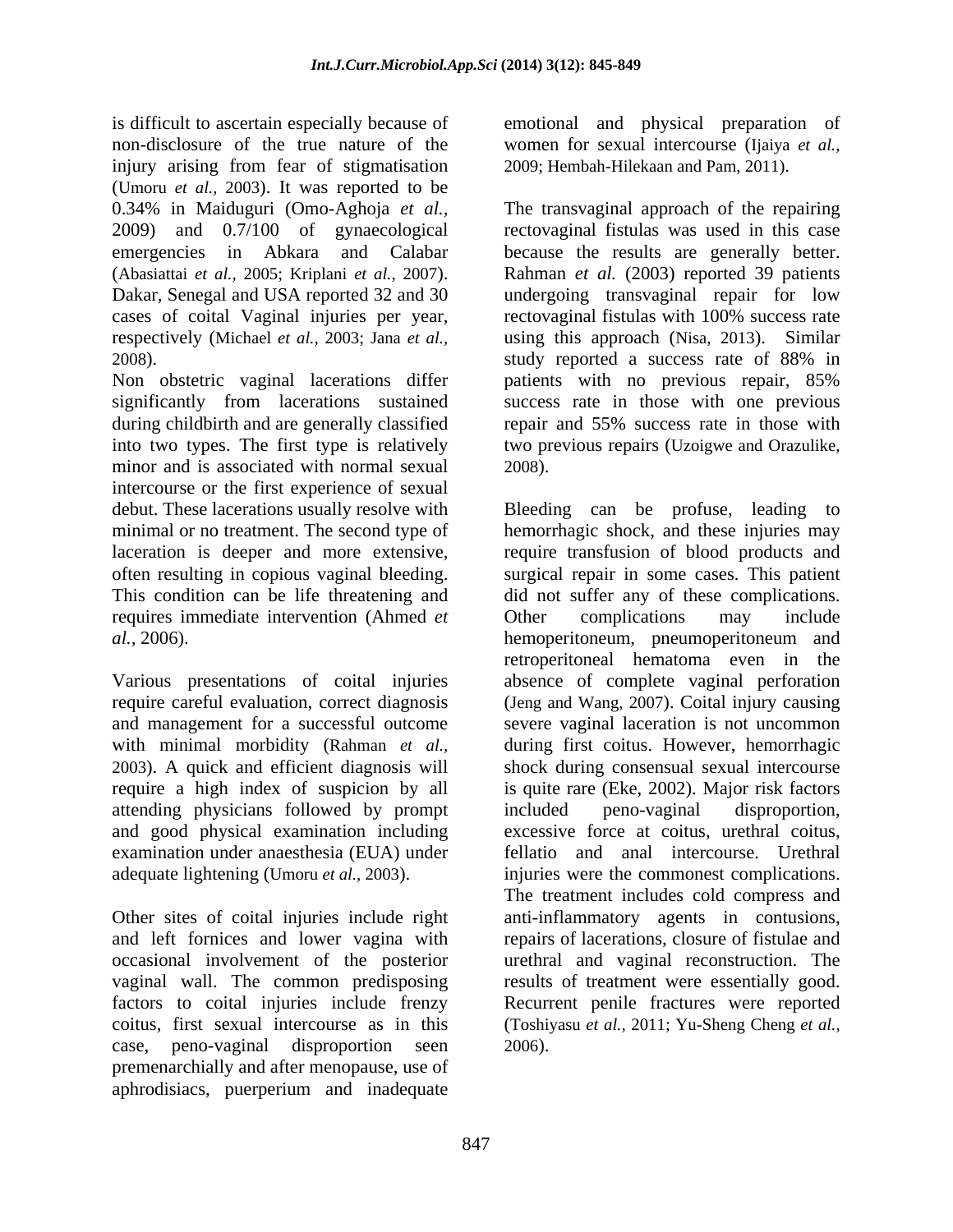Rectovaginal fistula is a rare complication of post coital injury. An early diagnosis requires a high index of suspicion followed by prompt and good physical examination including examination under anaesthesia Pub<br>(EUA) to exclude the presence of 92. (EUA) to exclude the presence of rectovaginal fistula. Nisa, S. 2013. Case series of three postcoital

- 
- *Coll. Physicians Surg. Pak.,* 16(5):
- Eke, N. 2002. Urological complications of
- 
- Hembah-Hilekaan, S., Pam, I. 2011. Coitally
- Ijaiya, M.A., Mai, A.M., Aboyeji, P., Kumanda, V., Abiodin, M.O., Raji, following sexual intercourse; a case report. *Ann. Afr. Med.*, 8(1): 59–60.
- 
- Jeng, C.J., Wang, L.R. 2007. Vaginal
- **Conclusion** Michael, C., Jessica, S., Vivian, P.H. 2003. Domestic violence and sexual assault. In: current obstetric and gynaecologic diagnosis and treatment,  $9<sup>th</sup>$  edn. Alan,  $\frac{\text{th}}{\text{cdn}}$   $\lambda$  len edn. Alan, H.D., Lauren, N.A., (Eds). Lange Medical Books/ MCGrawHill Medical Publication Division, USA. Pp. 1087 92.
- **References** Surg., 29(2): 70–71. recto-vaginal fistulae. *J. Gynaecol. Surg.,* 29(2): 70–71. doi:10.1089/gyn.2011.0097.
- Kriplani, A., Agarwal, N., Garg, P., Sharma, Omo-Aghoja, L.O., Ovbagbedia, O., Feyi- M. Abasiattai AM, Etuk SJ, Bassey Waboso, P., Okonofua, F.E. 2009. EA, Asuquo EE. 2005. Vaginal Coitally related traumatic injury of the injuries during Coitus in Calabar: a 10 female genital tract in a nigerian urban year review. *Niger. Postprad. Med. J.*, setting: A-5 year review. *Niger.* 12(2): 140 4. *Postgrad. Med. J.,* 16(1): 59 63.
- Ahmed, E., Syed, S.A., Parveen, N. 2006. Onsrud, M., Siavelan, S., Luhiriri, R., Female consensual coital injuries. *J*. Mukwege, D. 2008. Sexual violence – 333 5. republic of Congo. 103(3): 265 269. related fistulas in the democratic
- coitus. *BJU Int.,* 89(3): 273 77. Yahia, A.R., Rahman, J. 2003. Ezechi, O.C., Fasubaa, O.B., Dare, F.O. 2009. Vaginal Injury during Coitus at Ile-Ife: A 16 year Review. *Nig. J.* 15 years' experience in a teaching *Med.,* 9: 16 18. hospital. *J. Obstet. Gynaecol.,* 23: Rahman, M.S., Al-Suleiman, S.A., El- Surgical treatment of rectovaginal fistula of obstetric origin: a review of 607 610.
	- related vagina injury in a woman in Sally, E.P., Matt, Mc Danald, D., Claire, T. North Central Nigeria. *Internet J. Sex.* 2001. Unrecognised coital laceration *Med.,* 1(1). doi: 10.5580/2875. in a series of non virginal adolescents girls. *J. Paediat. Adolesc. Gynecol.,* 14(3): 149.
	- H.O. 2009. Rectovaginal fistula Teresa, H., Jaime, L.B. 2010. Rectovaginal fistula. *J. Clin. Colon Rectal. Surg.,* 23(2), PMID: 2967329.
- Jana, N., Santra, D., Das, D., Das, A.K., Dasgupta, S. 2008. Nonobstetric lower genital tract injuries in rural India. *Int. J. Gynaecol. Obstet.*, 103(1): 26–9. hematuria: are there any doi: 10.1016/J. complications? *J. Men s Health.* 8(2): Toshiyasu, A., Toshikazu, O., Yoshie, R., Motohiro, S., Tetsuya, L., Katsurou, T. 2011. Male post-coital gross hematuria: are there any 136–39.
	- laceration and hemorrhagic shock Kriplani, A., Agarwal, N., Garg, P., Sharma, during consensual sexual intercourse. M. 2007. Transvaginal repair of post-M. 2007. Transvaginal repair of post-*J. Sex Marital. Ther.,* 33(3): 249–53. coital rectovaginal fistula in patients of Kriplani, A., Agarwal, N., Garg, P., Sharma, M. 2007. Transvaginal repair of post-